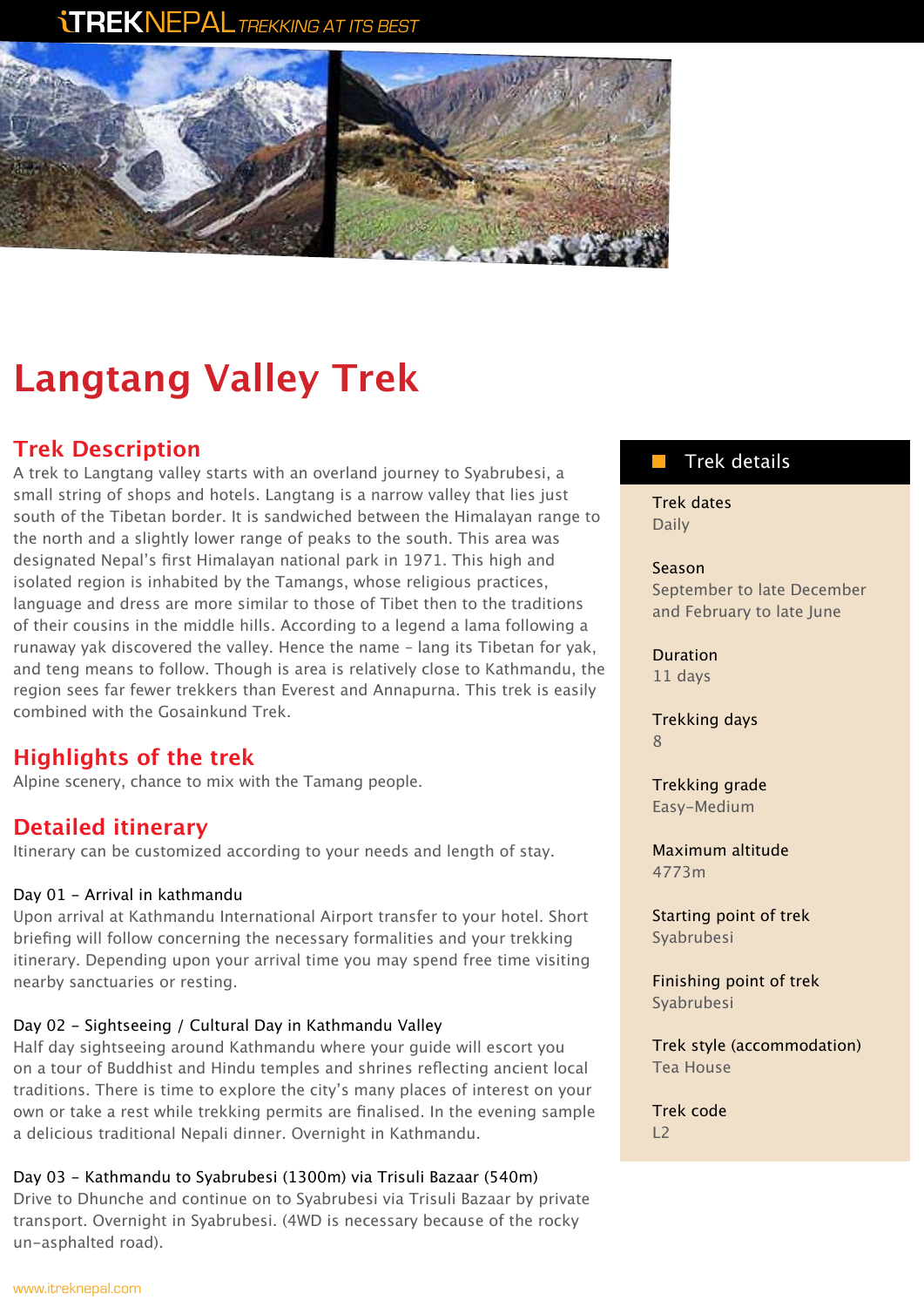#### Day 04 - Syabrubesi (1420m) to Lama Hotel (2470m)

After leaving our hotel we cross the Bhote Kosi river by a suspension bridge towards 'old' Syabrubesi, a cluster of houses and a school opposite the river. Another suspension bridge carries us over the south side of the Langtang Khola, this river we will be following upwards for the next couple of days. We climb slowly to Doman (1680m) and continue over a rocky ridge to Landslide Lodge and Hot Spring restaurant; named after a small hot spring on the opposite river bank at 1810 meter. The trail now climbs gently up to Bamboo Lodge where we will enjoy our lunch. Opposite the river we will see near vertical cliffs covered with cactuses. After Bamboo we cross the Langtang Khola on a new suspension bridge to the north bank. The forest becomes sparser and drier on this side of the river, consisting mainly of scrub oaks and nettles. We climb steeply on a good trail to Rimche (2510m). We have now finished most of today's climbing and descend slowly to our selected teahouse where we will spend the night (6 hrs).

#### Day 05 - Lama Hotel to Langtang (3430m)

The day starts with a gentle climb, but it soon becomes steeper, climbing through a forest of hemlocks, oaks, maples and rhododendron. Beautiful views of Langtang Lirung (7246m) can be seen from the trail. After little more then an hour we pass two lodges in the forest at Gumanchok (2800m), from where we climb to a Nepal army post and a national park checkpoint at Ghora Tabela (2970m). The trail asvends gradually, as the valley becomes wider. We will pass a few teashops at Thangshyap at 3140 meter, where we will have our lunch. The route is now in open country, and passes many mani stones, water-driven prayer wheels and a few scattered Tamang villages before arriving in Langtang. This is a small village consisting of guesthouses and yak farms. The surrounding fields containing buckwheat, potatoes, wheat, turnips and barley have typical stone fencing walls (5 hrs).

#### Day 06 - Langtang to Kyanjin Gompa (3870m)

Walking through the village of Langtang we will pass many stone mani walls, covered with Tibetan inscriptions to please the gods. It then climbs up gradually past the small villages of Mumdu and Sindum. The trail continues through yak pastures. After crossing the Langtang Khola to its south bank we climb up through a landscape scattered with large boulders to a moraine where we will have the first views of Kyanjin Gompa ahead of us, and the dramatic icefall flowing from Langtang Lirung and Langtang Kinshung (6781m) north of us. Our route weaves through the large boulders to a gompa and from here it's a short descent to Kyanjin Gompa. It is easy to reach our destination before lunch, allowing time to acclimatize and explore the surroundings. One of the options is a hike to one of the good viewpoints. To the north of Kyanjin Gompa is the Kyanjin Ri (4773m), which is a two-hour climb. From here we have a great view over the mountain range in the west, including Langshisha Ri (6370m), Gang Chhenpo (6388m) and Dorje Lakpa (6966m) (3 hrs, to the viewpoint and back is about another 3 hrs).

#### Day 07 - Kyangjin Gompa (3730m)

Today we stay in Kyajin Gompa to explore a bit more of the Langtang valley. Our trail descends a little to the old abandoned VTOL airstrip, and then follows the river upstream to some herders' huts at Jatang (3840m). We will continue to climb slowly up the valley until we are surrounded by the mountain amphitheatre with Langshisha Ri, Langshisha Kharka and Dorje Lakpa towering high above us. We will descent vack to Kyajin Gompa after our lunch.



Bhote Kosi River



Langtang Village